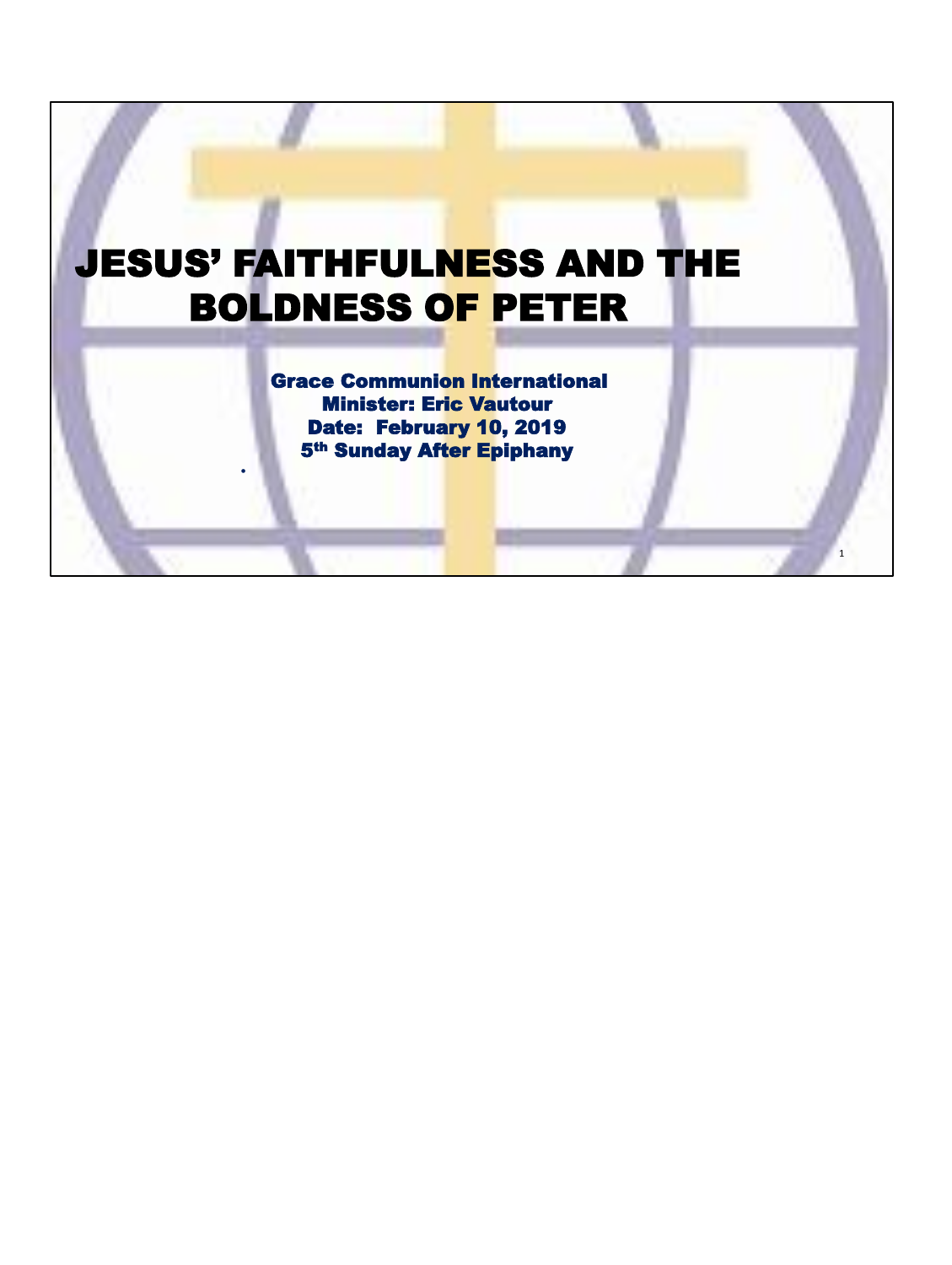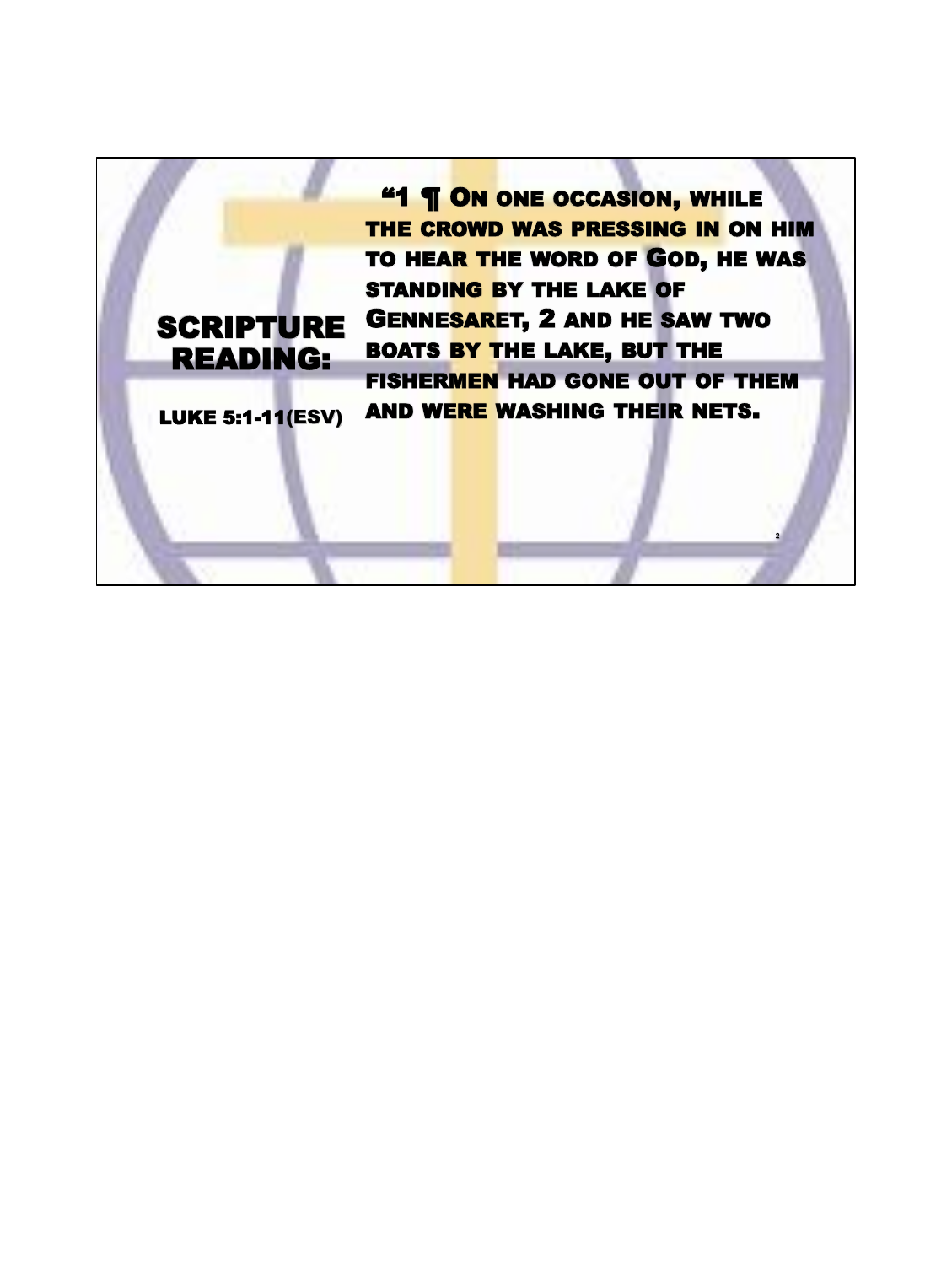3 Getting into one of the boats, which was Simon's, he asked him to put out a little from the land. And he sat down and taught the people from the boat. 4 And when he had finished speaking, he said to Simon, "Put out into the deep and let down your nets for a catch." 5 And Simon answered, "Master, we toiled all night and took nothing! But at your word I will let down the nets." 6 And when they had done this, they enclosed a large number of fish, and their nets were breaking.

3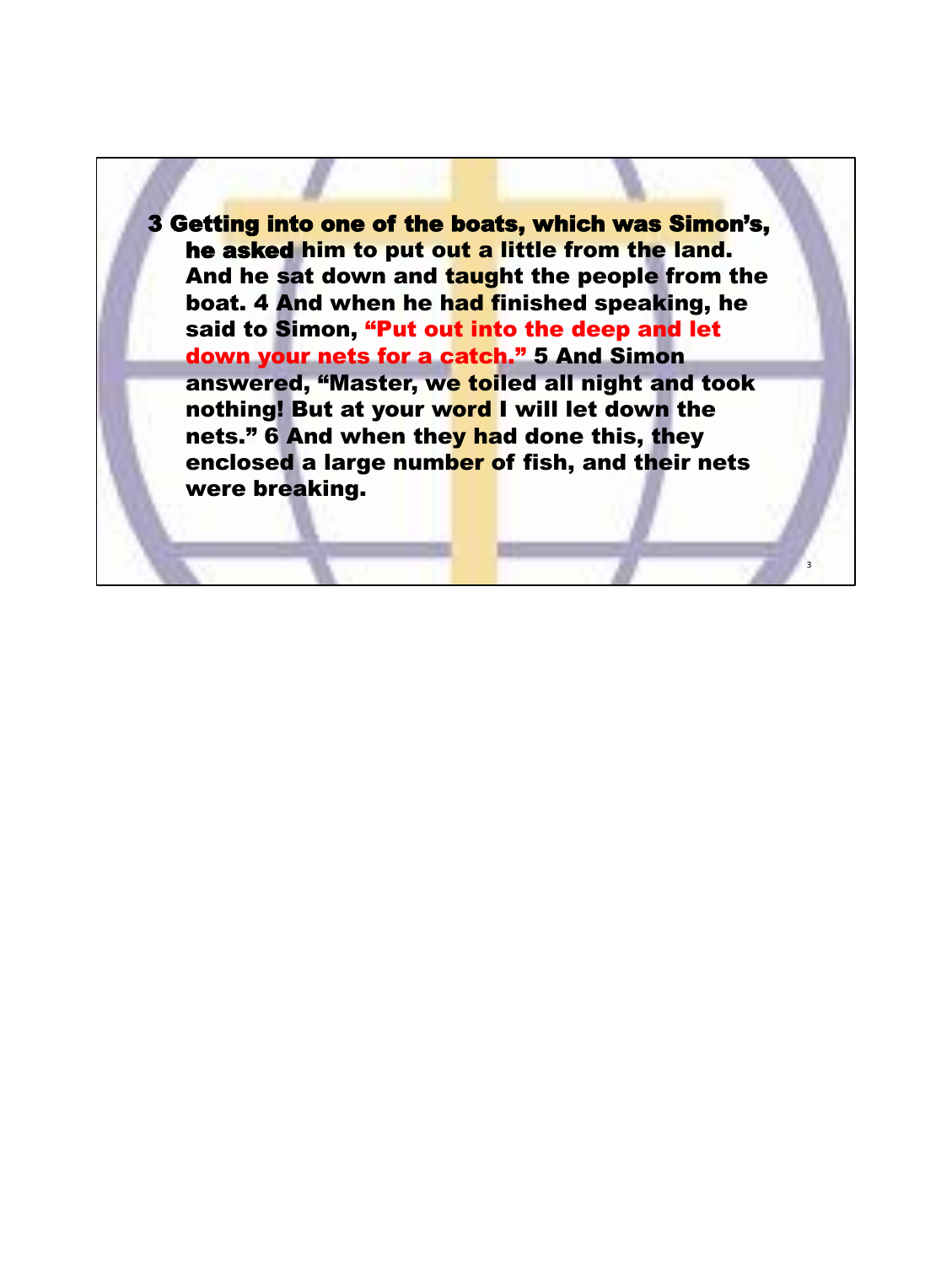**7 They signaled to their partners in the other** boat to come and help them. And they came and filled both the boats, so that they began to sink. 8 But when Simon Peter saw it, he fell down at Jesus' knees, saying, "Depart from me, for I am a sinful man, O Lord." 9 For he and all who were with him were astonished at the catch of fish that they had taken,

4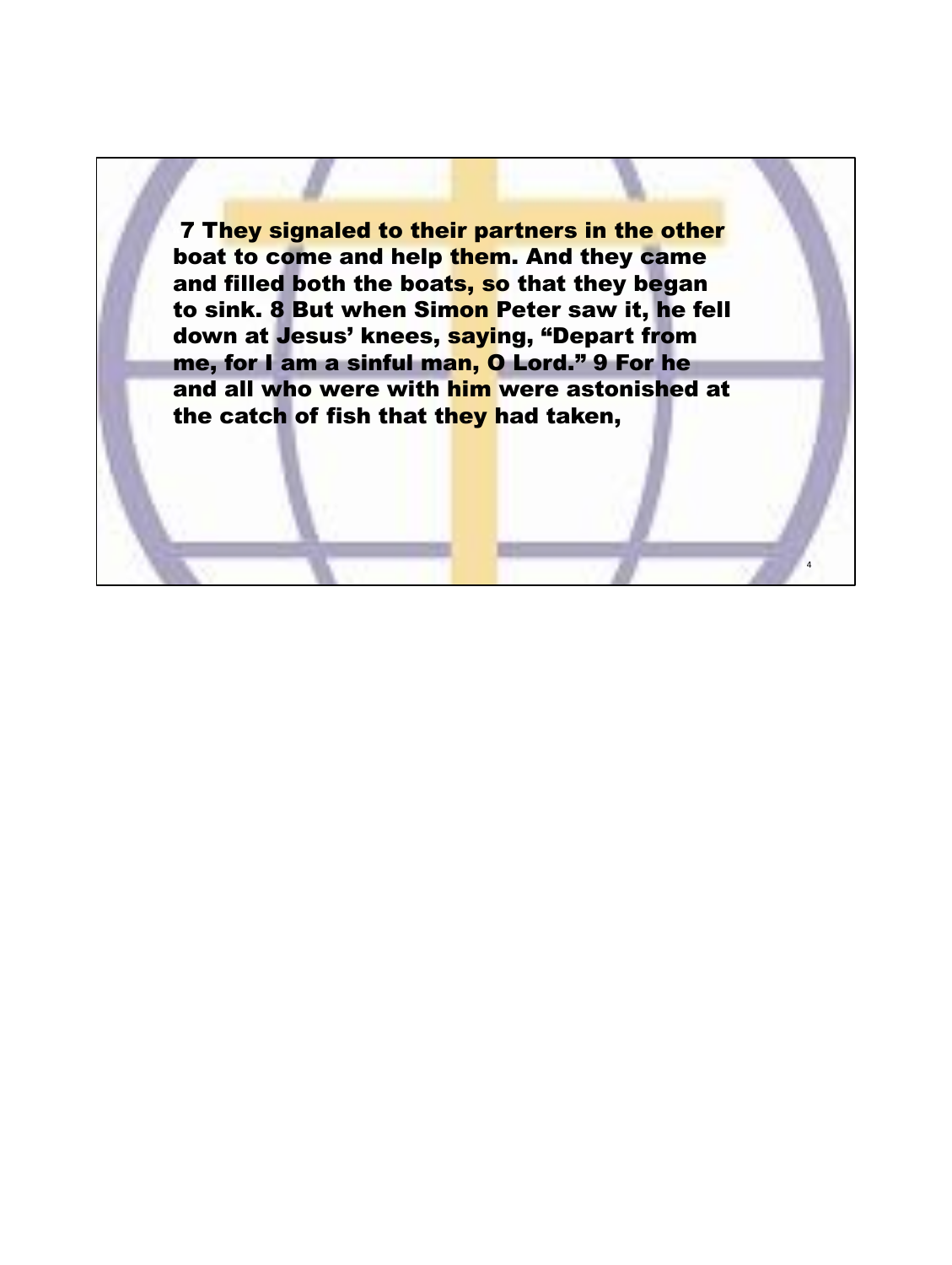• 10 AND SO ALSO WERE JAMES AND JOHN, SONS OF ZEBEDEE, WHO WERE PARTNERS WITH SIMON. AND JESUS SAID TO SIMON, "DO NOT BE AFRAID; FROM NOW ON YOU WILL BE CATCHING MEN." 11 AND WHEN THEY HAD BROUGHT THEIR BOATS TO LAND, THEY LEFT EVERYTHING AND FOLLOWED HIM." (LU 5:1-11 ESV)

**5**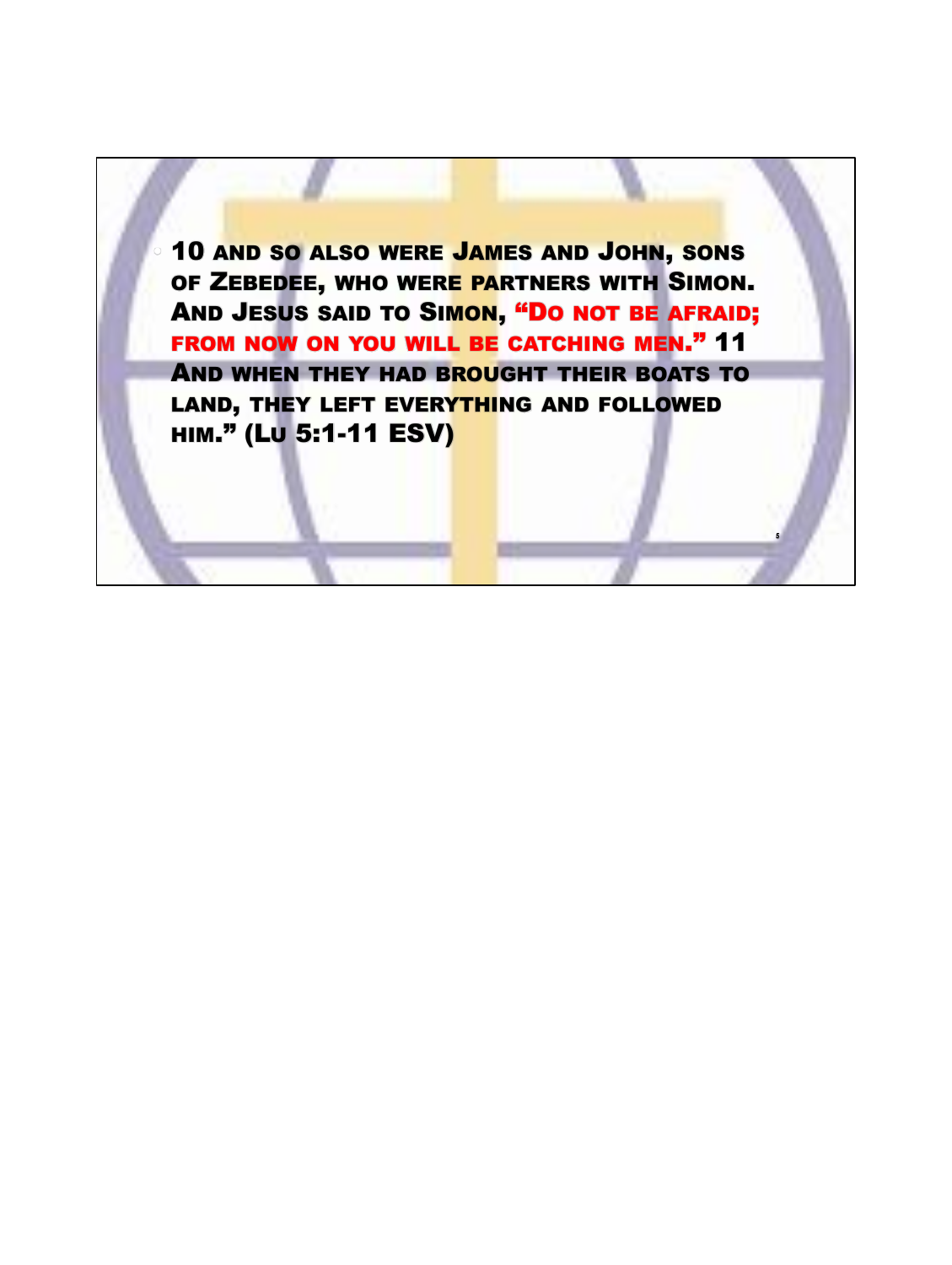

During today's sermon, we are going to stop and think Peter's boldness and Jesus' faithfulness.

In setting the scene, Dr. Luke indicates in his Gospel that people were eager to hear the word of God from Jesus. They all realized that there was something very special about this man and his relationship with God. In the Old Testament, they were accustomed to hearing from prophets. At that particular time, the crowds did not realize that Jesus was the last revelation from God—that he was God in the flesh. They understood that in the past that God had spoken to their fathers through the writing and the words of the prophets. They did not yet realize that God the Father was speaking to them through his eternal Son. (Hebrews 1).

It is only by revelation that we can know that Jesus is the Son of God and a member of the triune God, Father, Son and Holy Spirit.

Even today, many people have heard the name Jesus. They know he existed. They do not know or believe that he was God in the flesh while on earth, that he was resurrected from death by crucifixion and that he has now ascended to heaven as the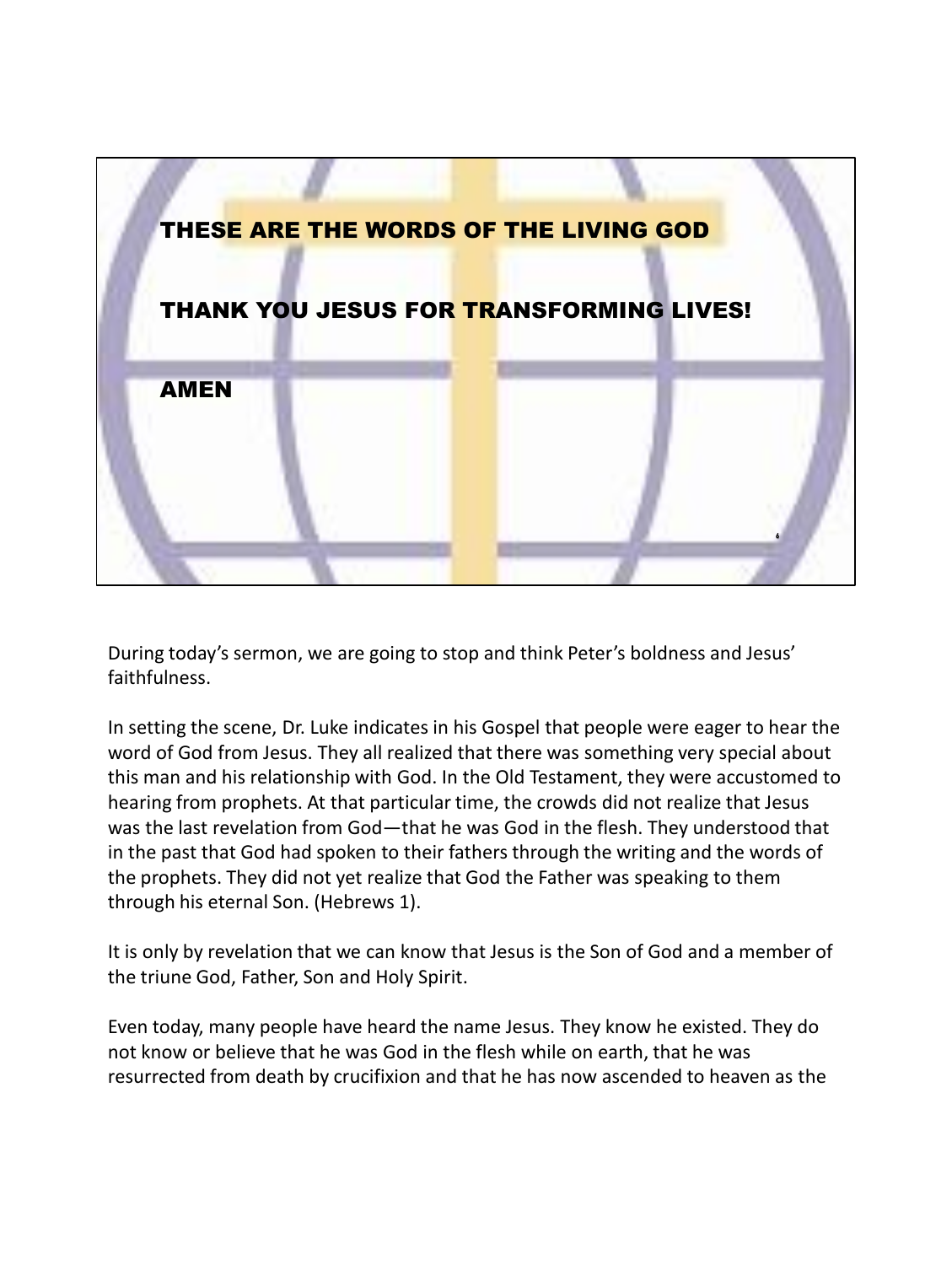perfect man representing humanity.

The Bible does not tell us what Jesus preach to the crowd while standing in Simon's (later called Peter) fishing boat.

Peter had been fishing all night without catching anything. Jesus told him to go into the deep and give it another try. The catch was enormous so much so that his boat began to sink. They had to unload part of the cargo in his partners' fishing boat. There was so much fish that both boats were full, so full indeed that they began to sink.

Peter realized that he was before a perfect presence. Luke tells us that Simon Peter fell on his knees **and asked Jesus to go away from him because he was a sinful man.**

Fleeing God or asking God to depart is the normal reaction of sinful man.

It first began in the Garden of Eden after Adam and Eve sinned and decided to function independently from God. Sin completely changed man's perception both of God and of himself. Both Adam and Eve realize that they were naked. For the first time in their life, they were ashamed of their nakedness and feared God's holy presence. We read in Genesis 3 that when they heard the sound of the Lord walking in the garden in the cool of the day, that the man and his wife hid themselves from the presence of the Lord God among the trees of the garden.

God called him and asked where they were. Adam admitted that he was afraid of God because he was naked.

There misperception of God and of themselves changed everything for humanity.

God had previously told them of the seriousness of their sin if they disobeyed him. He plainly told them that if they eat of the tree of the knowledge of good and evil that they would surely die. Their relationship with God would be severed or cut from the source of life who is God. When they did eat of this tree, they became captive to the power of sin and death. Adam and Eve felt unworthy to be before God and they fled from him. They were afraid of his holy presence. They were trapped in the false thinking and behavior that they could succeed apart from God.

Of course, their rejection of God did not stop God's mercy and love towards them and their descendants. **Man rejected God but God did not reject man**. This is important to understand.

The good news in all of this is that God knew before the foundation of the world that Adam and Eve would fall into Satan's trap of deceitfulness. From the beginning, from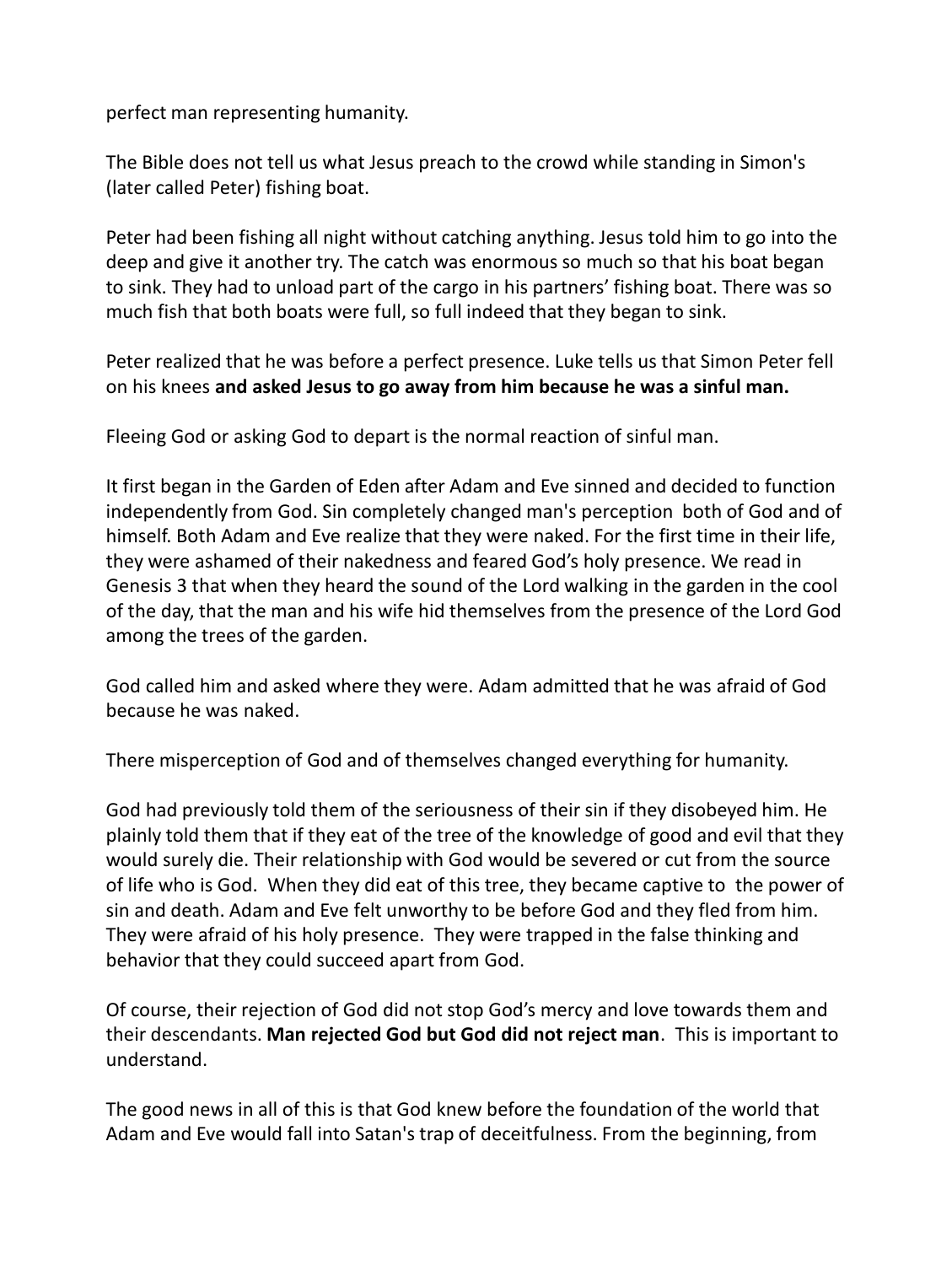before time, the triune God decided that Jesus would come to the earth to redeem us. Jesus accepted voluntarily.

In God's word, we see another example of someone becoming very fearful because he was in the presence of holiness. (Next slide)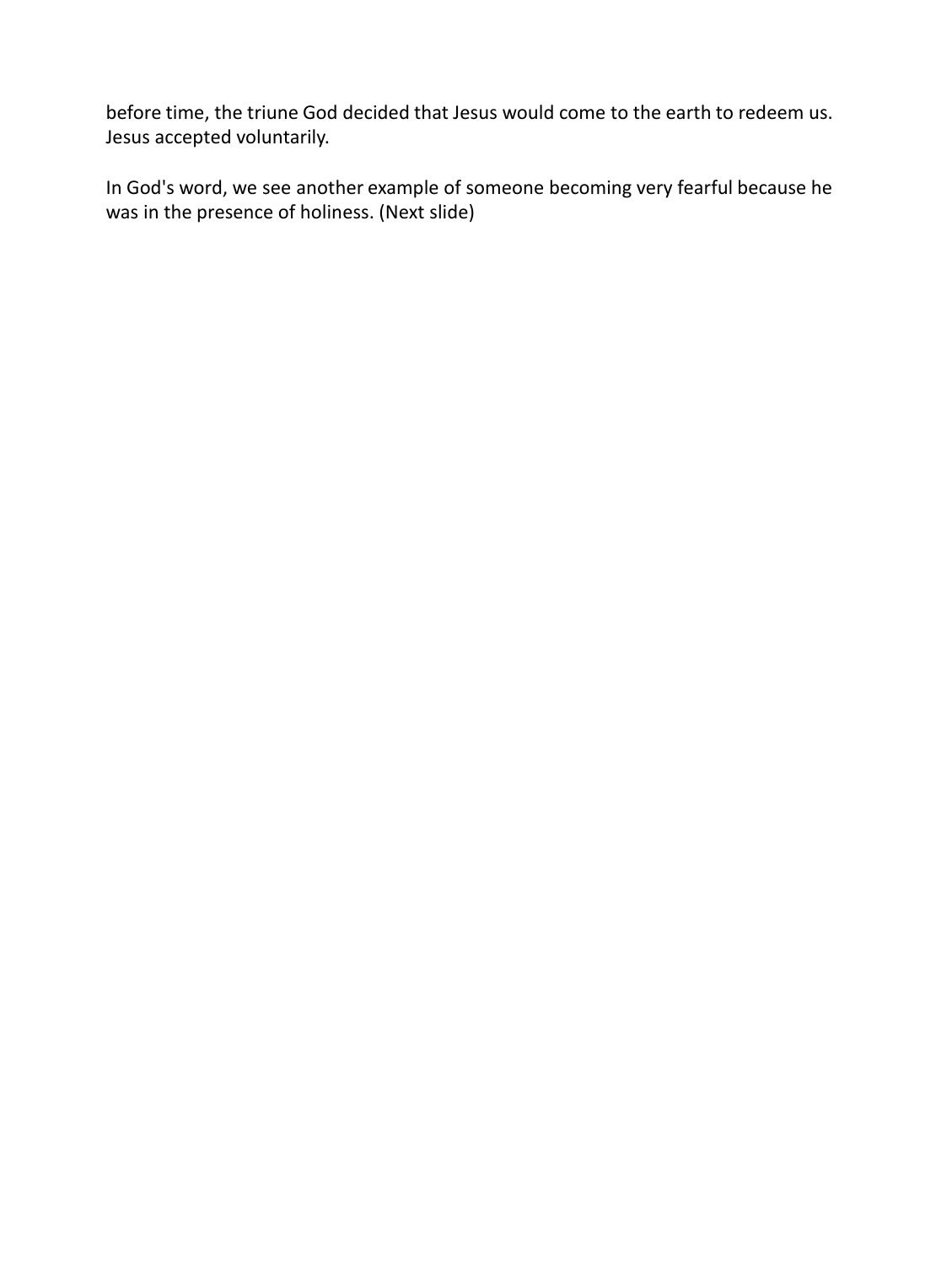**7** "1 ¶ In the year that King Uzziah died I saw the Lord sitting upon a throne, high and lifted up; and the train of his robe filled the temple. 2 Above him stood the seraphim. Each had six wings: with two he covered his face, and with two he covered his feet, and with two he flew. 3 And one called to another and said: "Holy, holy, holy is the LORD of hosts; the whole earth is full of his glory!" 4 And the foundations of the thresholds shook at the voice of him who called, and the house was filled with smoke. 5 ¶ And I said: "Woe is me! For I am lost; for I am a man of unclean lips, and I dwell in the midst of a people of unclean lips; for my eyes have seen the King, the LORD of hosts!"" (Isa 6:1-5 ESV)

Karl Barth describes the holiness of God very well.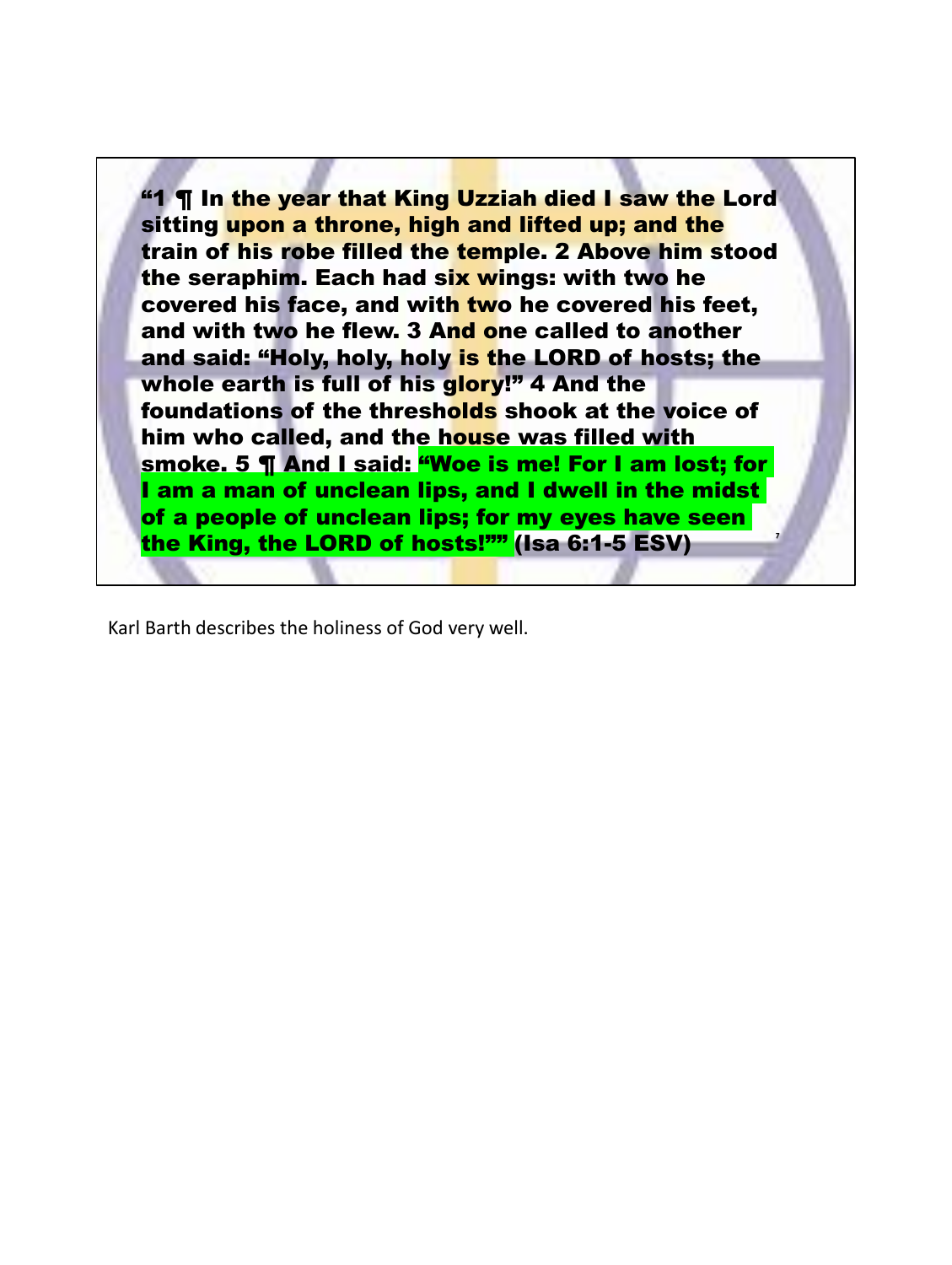"The holiness of God describes the form of his attitude in this fellowship. Sin is whatever disturbs and makes this fellowship impossible. For this reason God's attitude in this fellowship is characterized by holiness, exclusiveness, the condemnation and annihilation of sin. The holiness of God does involve peril to the man with whom he has fellowship. Since sin disturbs this fellowship and makes it impossible, man himself becomes impossible. As a sinful man, he cannot stand before God. He must perish… In the presence of God man stands or fall as he becomes holy. But he becomes holy in virtue of the holiness of the God who graciously takes action on his behalf. (Page 364 Karl Barth, **Church Dogmatics** 

**8**

*"The holiness of God describes the form of his attitude in this fellowship. Sin is whatever disturbs and makes this fellowship impossible. For this reason God's attitude in this fellowship is characterized by holiness, exclusiveness, the condemnation and annihilation of sin. The holiness of God does involve peril to the man with whom he has fellowship. Since sin disturbs this fellowship and makes it impossible, man himself becomes impossible. As a sinful man, he cannot stand before God. He must perish… In the presence of God man stands or fall as he becomes holy. But he becomes holy in virtue of the holiness of the God who graciously takes action on his behalf.* (Page 364 Karl Barth, Church Dogmatics volume II.I).

As we remember from the Old Testament when God gave the 10 Commandments to Israel. God told Moses to set limits around Mount Sinai. If they came too close to the mountain, to God's presence, they would die. Sinful man cannot stand in God's presence and live.

We also read in the Old Testament that God's presence was in the holy of holies. Only the high priest could enter the holy of holy once a year after he had purified himself as per God's instruction. The high priest was not sinless. He could not stand in God's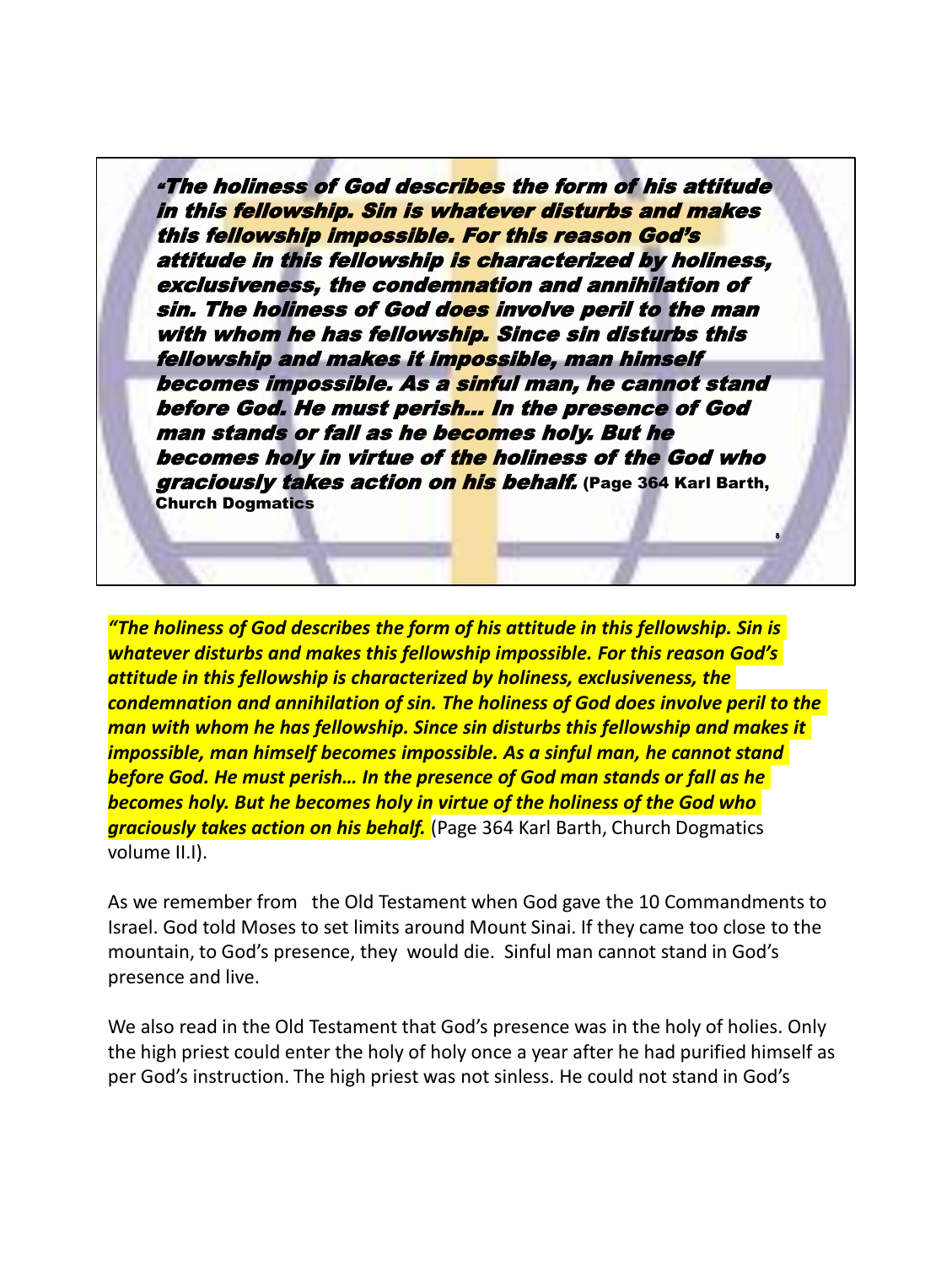presence and live without submitting to the requirements of holiness instructed by God.

Once purified, the high priest would go in the holy of holies in God's presence representing all the people. He was prescribed exactly what to do and how the people could be relieved of their transgression and all their sins once a year. (Leviticus 16.) Because the high priest was not perfectly sinless, he could not take away sin. The Israelites could not enter God's holy presence.

The Jews celebrated the feast of Atonement once a year the day after the feast of Tabernacles. The Torah was read in the synagogue so Peter was aware of the holiness of God and how no one could stand before God and live. Peter did not feel worthy of being in the holy presence who was before him.

Peter had the humility to admit that he was a sinner.

Peter obviously did not understand at that time that Jesus, God with us, had come to the earth as a man to restore the relationship between God and man. God never stop loving man but man was trapped in the situation of slavery to sin and death which he could not escape. Peter did not realize that it was okay for him to stand before Jesus and be accepted, not because of himself but because of Jesus. He did not understand that Jesus had come to the earth to restore the broken relationship between God and man by taking on our broken human nature. Jesus came to the earth so that man could have fellowship with God again, a fellowship that had been lost at the fall of man in the Garden of Eden.

In our age of feel-good psychology, even in the church we tend not to speak much about sinfulness and how serious it is. Just like Adam and Eve shifted the blame for their behaviour unto others outside themselves, we can see problems and sinfulness in others better than we see it in ourselves or admit in ourselves.

It's hard to accept God's diagnosis that we are sinners in need of God's grace and repentance.

The encouraging news is that in spite of Peter's fallenness and admission that he was a sinner, Jesus, the God man, was going to act on his behalf and on the behalf of all humanity so that we could enter the throne room of God with assurance through Jesus, the perfect man in heaven. This is an enormous privilege.

Instead of rejecting Peter because he was sinful, Jesus told Peter, after that miraculous catch of fish, that he would make Peter a fisher of men.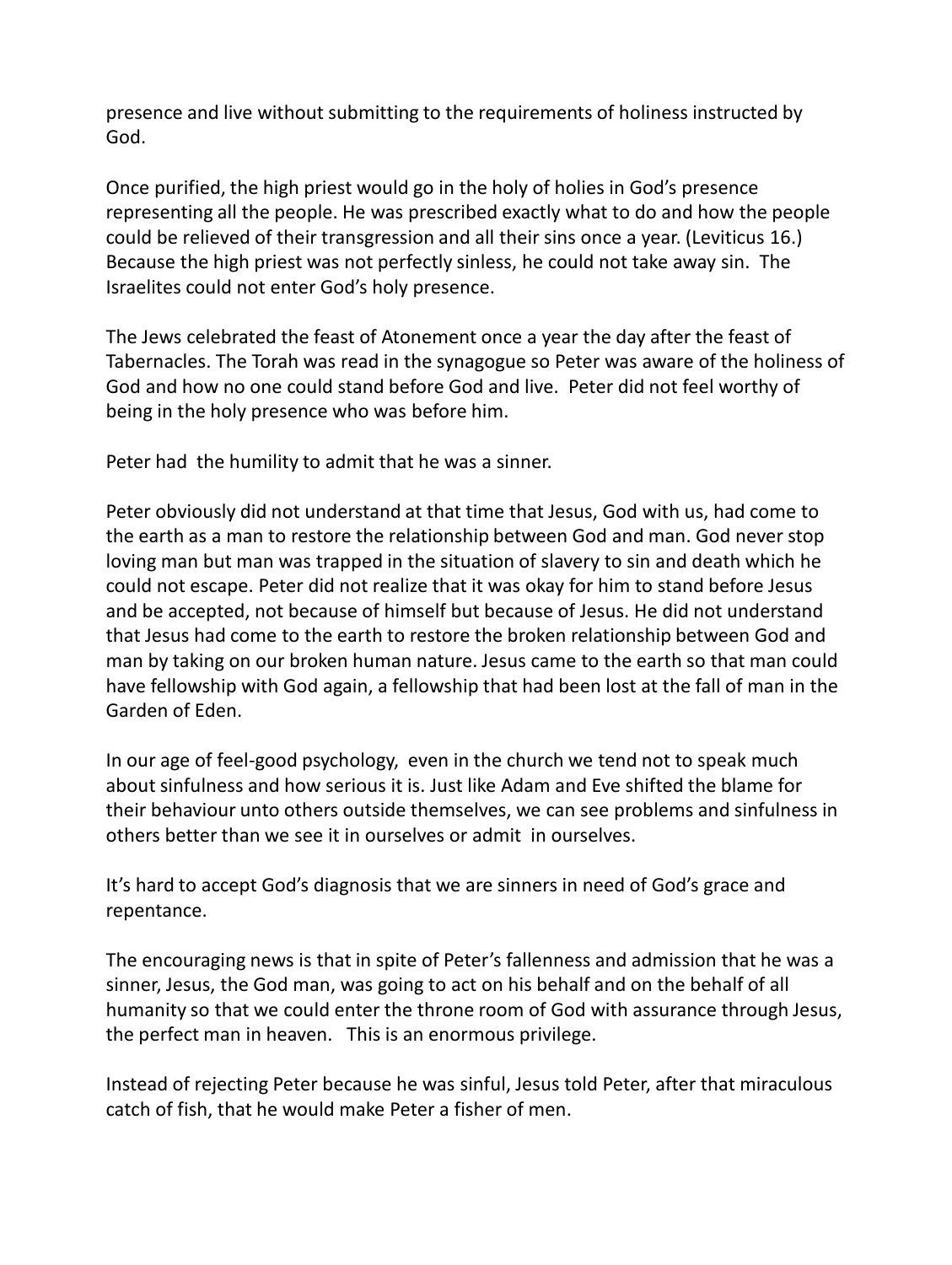Peter did not want to be in the presence of Jesus but Jesus told him that he could be saving his presence. Jesus had big plans for Peter.

As we look at God's word, we see God's patience with Peter. When we read about Jesus's attitude, we read about God the Father's attitude and the Holy Spirit's attitude. We see the attitude of the one God.

Peter made many blunders. He sinned while in the presence of Jesus. He simply did not understand in spite of what Jesus was saying and in spite of the many miracles Jesus did to prove that he was the Son of Man, the son of God. Jesus not only performed miracles but he also forgive sins, a prerogative belonging only to God.

This morning we will not have the time to go into all of Peter faux-pas and misunderstandings but we will look at a few.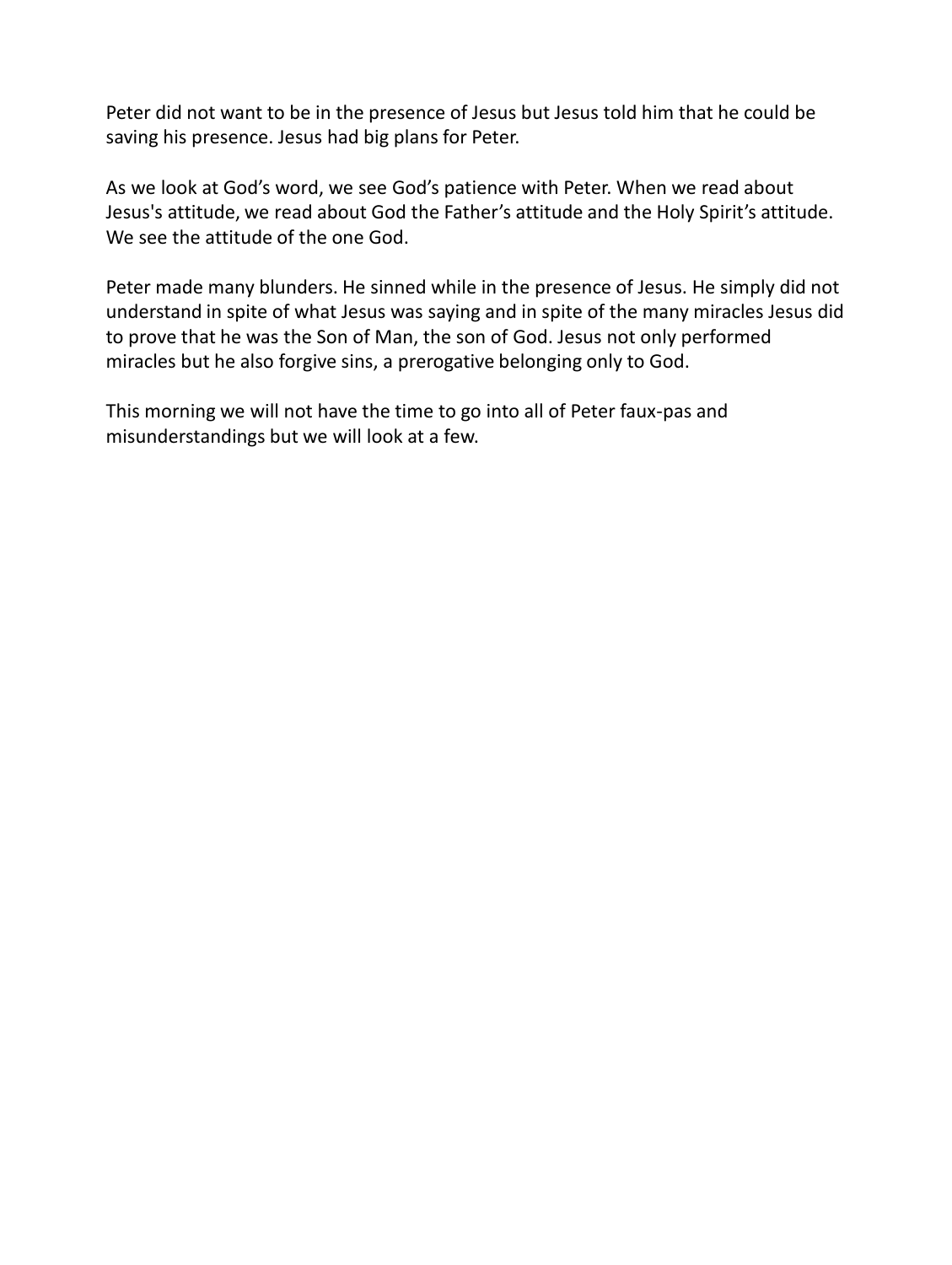"21 ¶ From that time Jesus began to show his disciples that he must go to Jerusalem and suffer many things from the elders and chief priests and scribes, and be killed, and on the third day be raised. 22 And Peter took him aside and began to rebuke him, saying, "Far be it from you, Lord! This shall never happen to you." 23 But he turned and said to Peter, "Get behind me, Satan! You are a hindrance to me. For you are not setting your mind on the things of God, but on the things of man."" (Mt 16:21-23 ESV)

**9**

Peter's understanding was imperfect. In verses 13–21 of Matthew 16, we read that Jesus said to the disciples, "But who do you say that I am?". Simon Peter replied, "You are the Christ the son of the living God." And Jesus went on to tell him that this revelation did not, from flesh and blood, from man, but that it had been revealed to him by God the father who is in heaven.

Although he understood by God's revelation who Jesus was, he did not understand Jesus' mission. When Jesus told his disciples that he had to go to Jerusalem to suffer much from the religious establishment and be killed, but Peter could not accept this. Jesus told them that he would be raised on the third day. Peter, in his human thinking, to Jesus aside and began to rebuke him. He probably thought that he was offering a word of encouragement by saying, "Far be it from you, Lord! This shall never happen to you."

Jesus told him in no uncertain terms that what he was saying was not from God but from Satan himself. He told Peter that he was a hindrance, that he was not helping and that his mind was not focused in the right place. He was not seeing why Jesus came to the earth.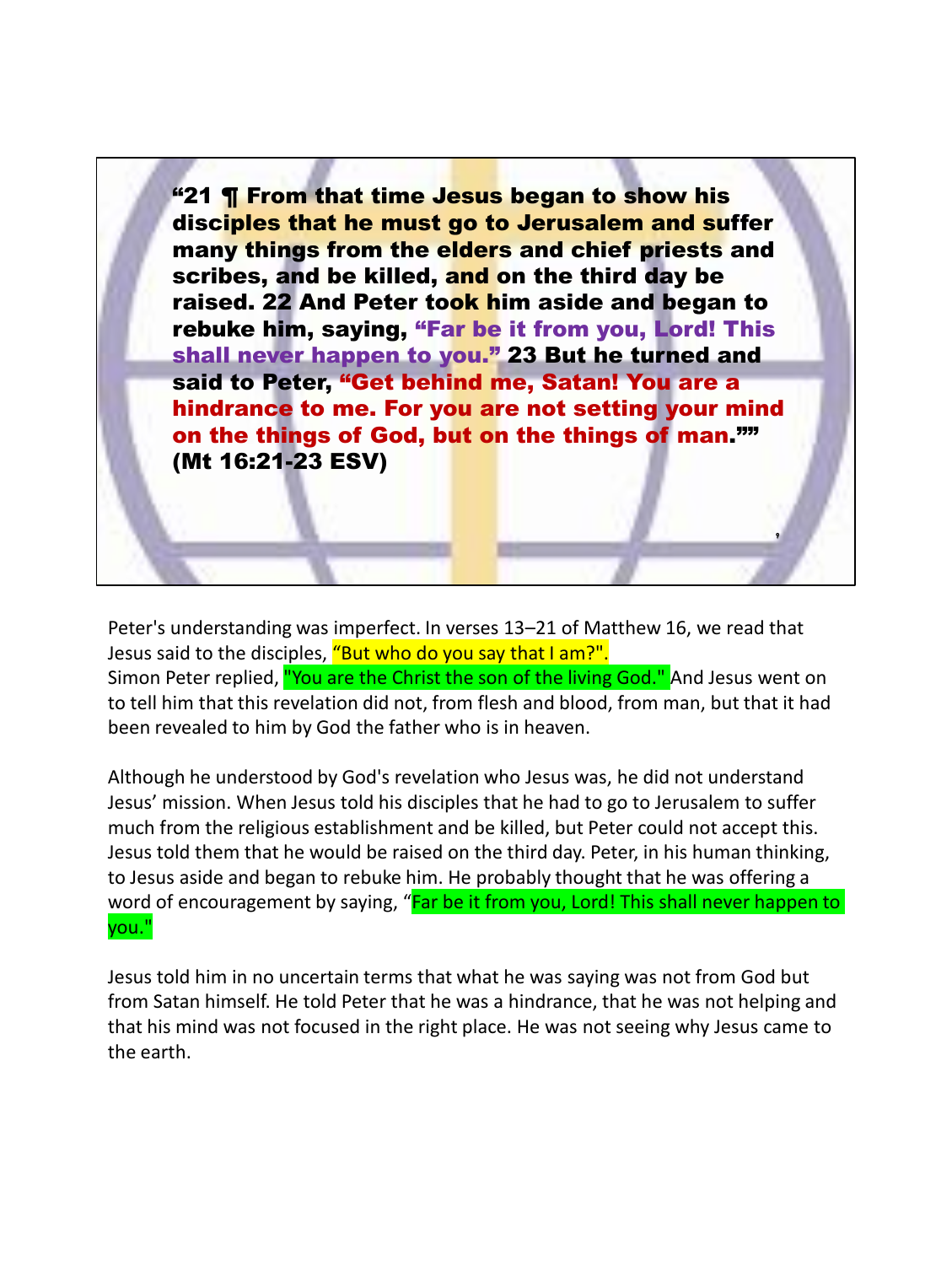The Jews of the time had a distorted view of who the Messiah would be and what he would do to save Israel. They thought that he would be coming as a conquering King. Instead, Jesus came to the earth to enter our experience and to submit himself completely to the penalty of sin which is death even though he was sinless. Maybe he did not hear the words that he would be resurrected on the 3rd day?

Peter's misunderstanding never changed Jesus' mind about Peter's calling. Through Peter's participation, Jesus would build his church from Peter's human leadership.

We ought to find great encouragement in Jesus' attitude towards Peter because this is the attitude he has towards all who place their faith in him.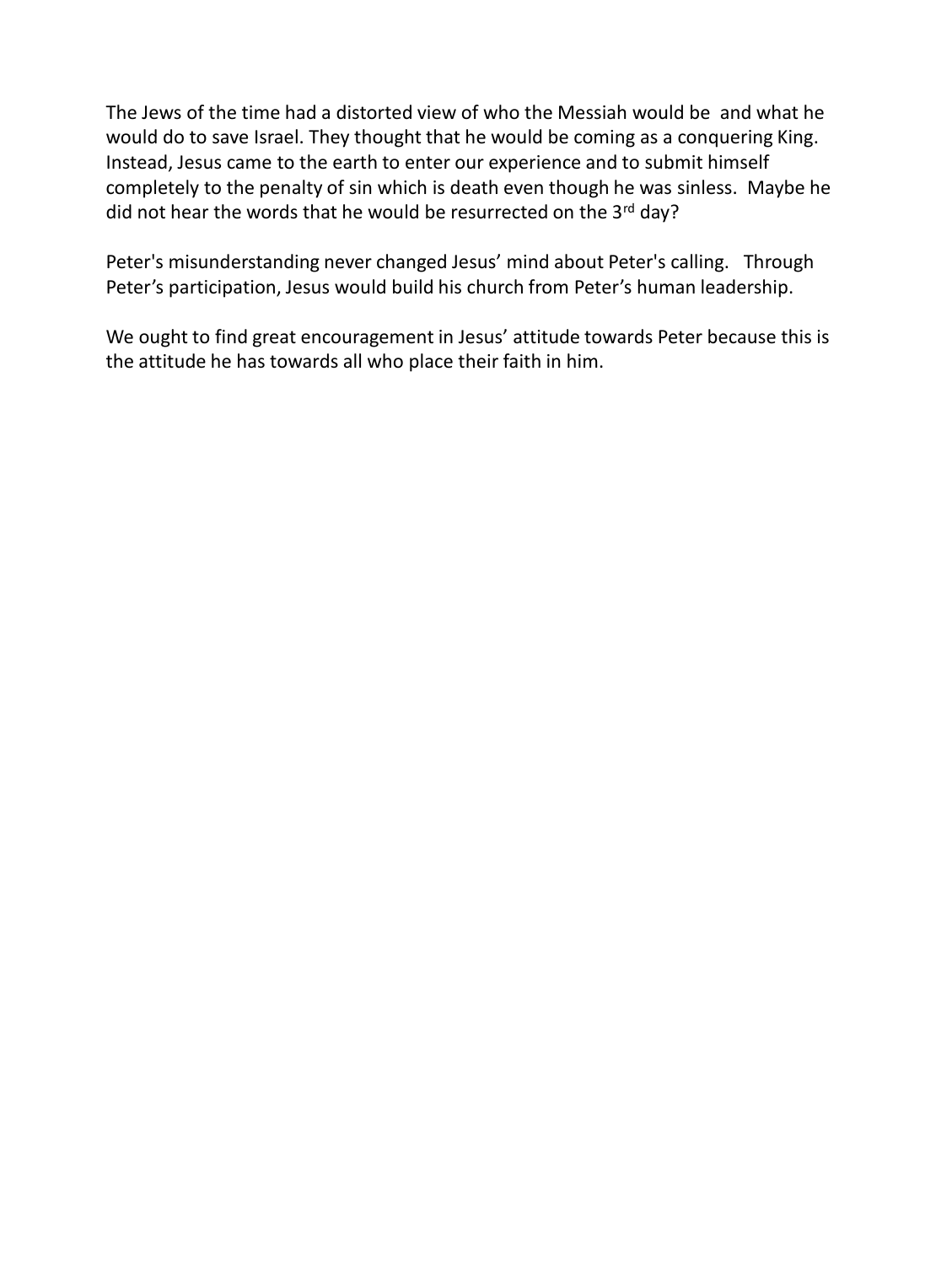"27 And Jesus said to them, "You will all fall away, for it is written, 'I will strike the shepherd, and the sheep will be scattered.' 28 But after I am raised up, I will go before you to Galilee." 29 Peter said to him, "Even though they all fall away, I will not." 30 And Jesus said to him, "Truly, I tell you, this very night, before the rooster crows twice, you will deny me three times." 31 But he said emphatically, "If I must die with you, I will not deny you." And they all said the same." (Mr 14:27-31 ESV)

Jesus knows the human heart. He knew the heart of the disciples that without the presence of the Holy Spirit within them that they could not keep their good intentions even if their desire to do so was one of confidence. Jesus told them the prophecy found in **Zechariah 13:7** would be fulfilled. When the shepherd would be struck, they would be scattered.

**10**

Peter was very confident in his ability to withstand anything to stay faithful to Jesus. In other words, he said that if all the others failed to stand by Jesus that he was different, stronger, more determined, that he would not falter.

Jesus told him very clearly what would happen. Before the roaster would grow twice, Peter would deny him three times. He did not believe the words of Jesus so confident was he in his own determination. He told Jesus that he would die rather than to deny him.

Of course we know what happened. Peter denied Jesus three times and like the others, he abandoned Jesus. He even went further than the others. The others fled for fear of their life. Peter followed Jesus for a while but when confronted that he was one of his disciples, he flatly denied it. It was only after that he realized what he did. He felt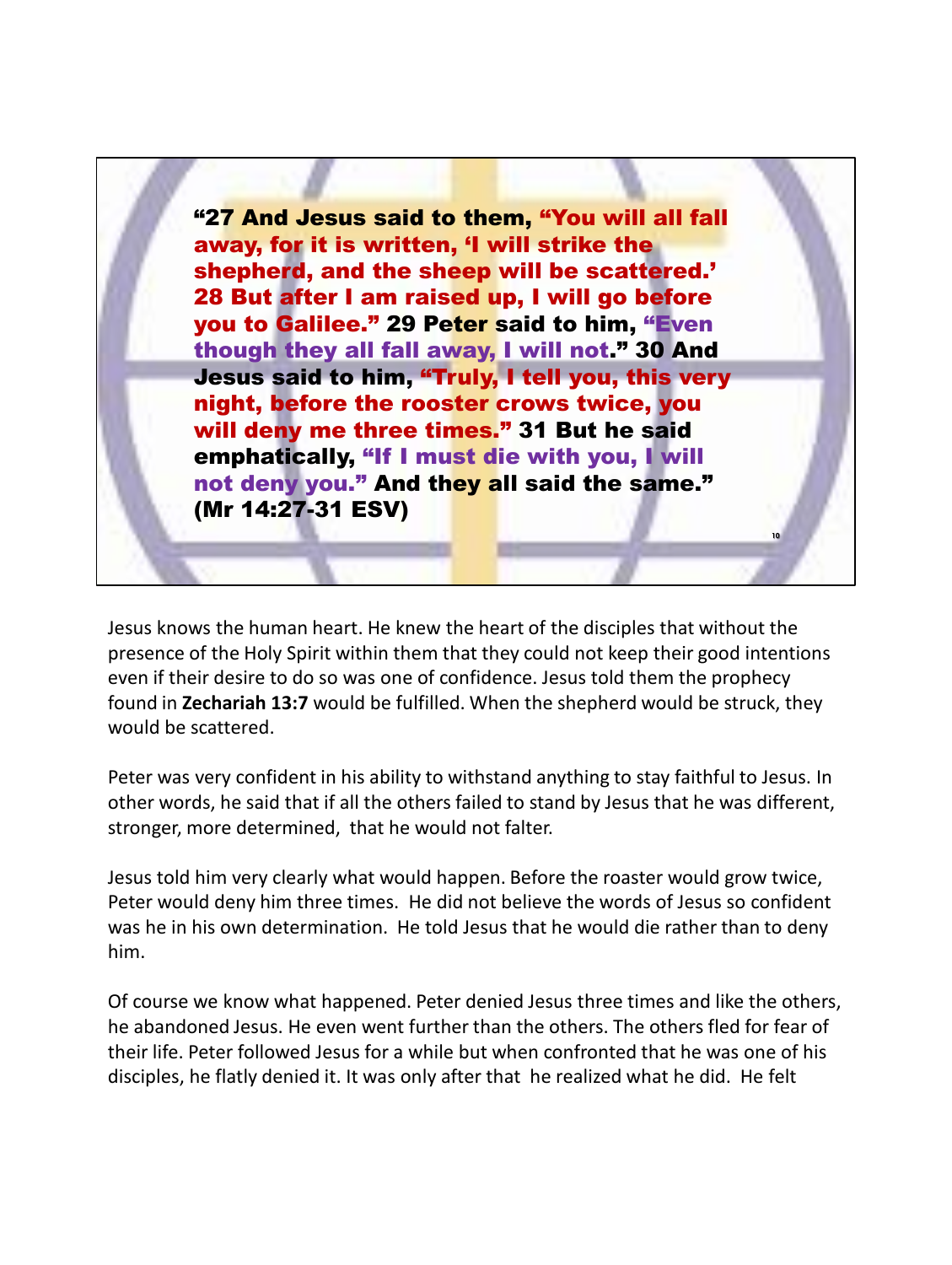deep remorse and regret.

Betrayal by a friend is a very difficult thing to deal with. Jesus, being sinless, continued to love Peter in spite of his sins. He took Peter's sin as well as all of our sins to the cross by being sin for us. He had no sin. He was sinless. He condemned sin in the flesh by completely defeating it through his death and resurrection. Sin is a horrible thing in God's eyes. He opposes sin with a passion because it hurts us too much. How much he hates sin and its consequence is shown by the price he paid to overcome and defeat it for us. He gave his very life!

Before I even knew that God was calling me, I was once betrayed by three colleagues. I remember well the devastation I felt when they turned against me because, rather than confronting the boss, I was following his instructions which I thought at the time were good. I did not see any problems. I was enthusiastic in what I was doing and had no idea that they felt my behaviour made them look bad. I was completely oblivious to their thoughts and feelings. Obviously, they had talked about this among themselves before confronting me. Jesus understands our struggles because he went through our regular human experiences, which are too often tainted by sin. Of course, unlike us, he never sinned.

Jesus took on the cross more than the betrayal of Peter. He took the betrayal of all of us with him on the cross.. As the apostle Paul wrote in Colossians 1:21," **And you, who once were alienated and hostile in mind, doing evil deeds, 22 he has now reconciled in his body of flesh by his death, in order to present you holy and blameless and above reproach before him, 23 if indeed you continue in the faith, stable and steadfast, not shifting from the hope of the gospel that you heard, which has been proclaimed in all creation under heaven, and of which I, Paul, became a minister." (Col 1:21-23 ESV).**

Jesus cancelled the record of death that stood against us with its legal demands. We are forgiven because all of our trespasses, our sins, our debt has been nailed to the cross. (From Colossians 2:14)

Just like Peter, because of what Jesus did on the cross in our place, we are presented holy and blameless and above reproach before him as we continue in the faith stable and steadfast. This is the gift that Jesus gives us, a gift for which we have no merit.

Jesus never abandoned Peter because he sent for him. Immediately after his resurrection, he told the women to go and tell Peter that he was resurrected. Even at that, Peter did not believe it. He had to run to the tomb and see for himself.

. After the day of Pentecost, when Peter with the other disciples received the gift of the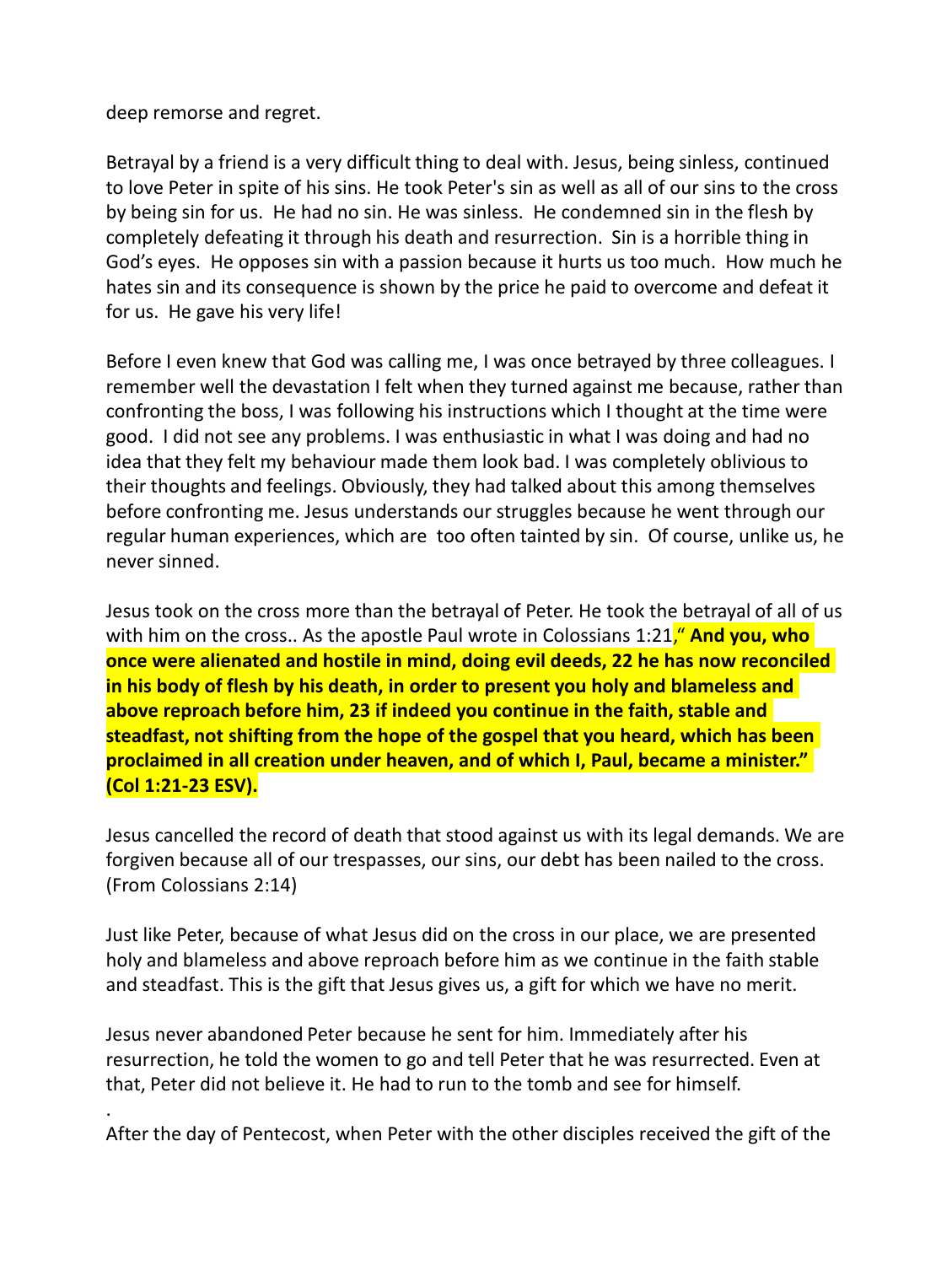Holy Spirit, he was emboldened to follow Christ to the point of death.

**Many speculate that Peter and Paul were both martyred during the persecution of the early church. Tradition has it that Peter was crucified, but he asked to be on an upside-down cross, declaring he wasn't worthy to die as his Lord died. But before that, the Romans crucified his wife right in front of him as he yelled to her, "Remember Christ! Remember Christ!"** *(From* 

*https://equipper.gci.org/2019/01/sermon-for-february-10-2019)*

We can learn a lot from the life of Peter. First of all, we see that God is completely for us.

Although we may fall in sin, Jesus never leaves us.

The apostle Peter was not afraid to act even if he made mistakes. The lesson for us is that even if we make mistakes, and we all do, that should never be an excuse to keep us from following Jesus where he leads us through the Holy Spirit. Past mistakes ought not to influence how we respond to God now or in the future.

The apostle Peter was so confident in what Jesus did that he wrote, "**3 His divine power has granted to us all things that pertain to life and godliness, through the knowledge of him who called us to his own glory and excellence, 4 by which he has granted to us his precious and very great promises, so that through them you may become partakers of the divine nature, having escaped from the corruption that is in the world because of sinful desire". (2 :e 1:3-4 ESV).**

Peter's life before he died was not always perfect. He was bold and he charged ahead serving God. He was confident that in Jesus, God has given to us all things that pertain to life and godliness or holy living through the knowledge of God. Then he gives us the following encouragement. **"Therefore, brothers, be all the more diligent to make your calling and election sure, for if you practice these qualities you will never fall." (2 1e 1:10 ESV).**

Let us find encouragement in God's love and mercy towards us, encouragement in what Jesus did for us and the encouragement we find in Peter's enthusiasm in following Jesus, his steadfastness and perseverance in spite of the mistakes he made. Jesus never left him! As Peter, let us be attached to Jesus because he is attached to us in the most intimate way, living in us through the Holy Spirit!

Let us pray.